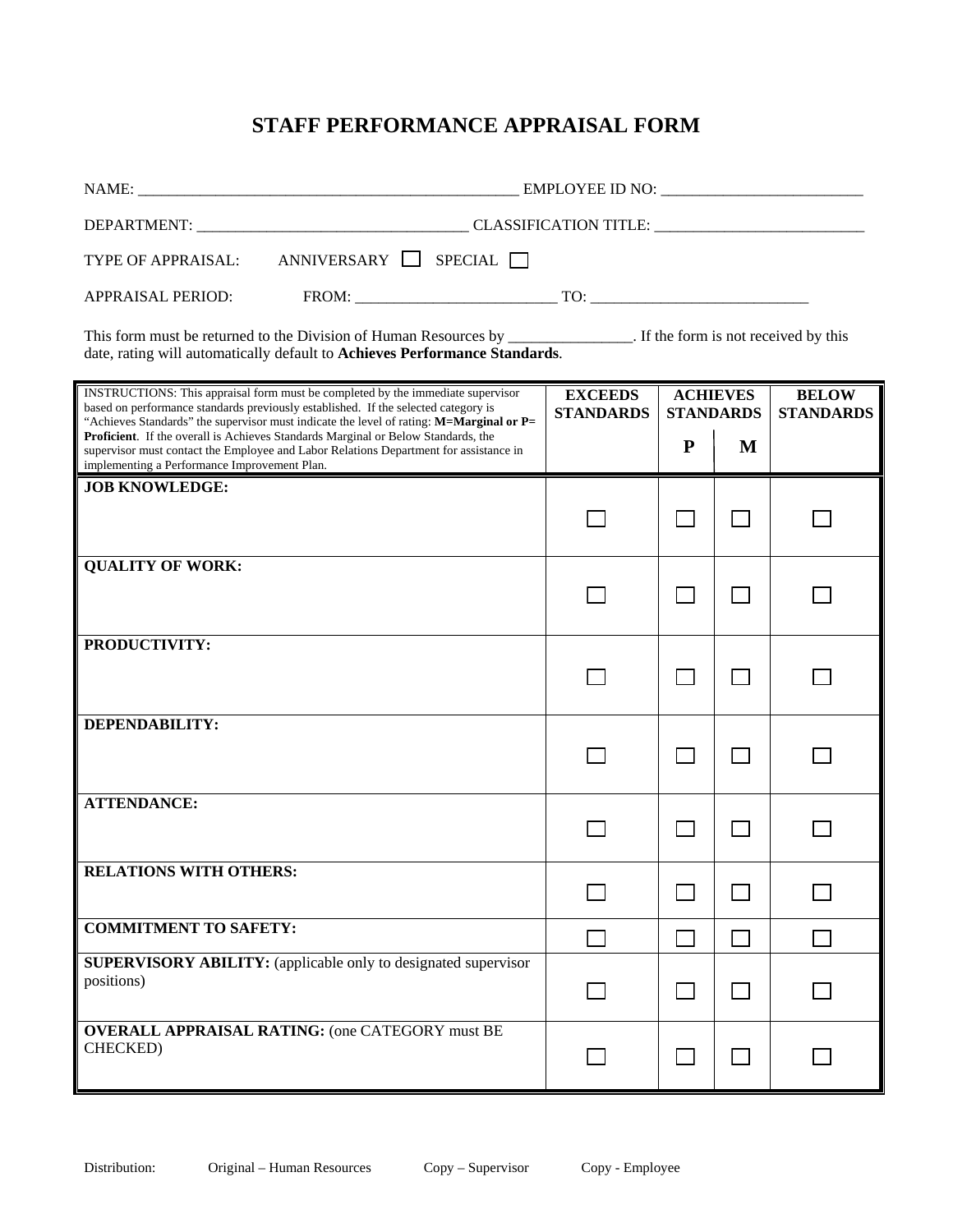## **RATING FACTORS**

THE FOLLOWING ARE CONDITIONS THAT SHOULD BE CONSIDERED WHEN ASSESING THE EMPLOYEE'S PERFORMANCE:

**JOB KNOWLEDGE:** In depth knowledge of all requirements of the job. How well does the employee understand all phases of the job as defined by the performance standards set for the position?

**QUALITY OF WORK:** Accuracy and neatness. Does the employee produce a high quality work product? Is quality work a priority for the employee?

**PRODUCTIVITY:** Consider employee's ability to prioritize and organize work effectively to meet assigned deadlines. Were assignments timely completed and appropriate follow-up implemented? Is the employee a self starter?

**DEPENDABILITY:** Employee needs little or no direction. To what extent can the employee be relied upon to carry out instructions; and the degree to which the employee can work with limited supervision?

**ATTENDANCE:** Attendance and punctuality are very important in maintaining a normal work load and efficient schedule. Employees are expected to report to work regularly and be ready to perform their assigned duties at the beginning of their assigned work shift. Is the employee absent frequently? Are the absences affecting his/her performance? Does this pattern constitute a hardship on the work environment?

**RELATIONS WITH OTHERS:** Consider employee's abilities to maintain a positive and harmonious attitude in the work environment. How well does the employee relate to the supervisors, co-workers and the broader University community.

**COMMITMENT TO SAFETY:** To what extent has the employee adhered to the recommended safe work practices, participated in safety training programs; and contributes to the recognition and control of hazard in his/her work area.

**SUPERVISOR ABILITY:** In the evaluation of this factor, consider the employee's ability to organize, plan, train, delegate and control the work of subordinates in an effective manner.

## **LEVELS OF PERFORMANCE**

#### THE EMPLOYEE' S PERFORMANCE SHALL BE RATED IN ONE OF THE FOLLOWING CATEGORIES:

**EXCEED PERFORMANCE STANDARDS:** An evaluation resulting from overall performance which is **significantly above** the performance standards of the position.

**ACHIEVES PERFORMANCE STANDARDS – PROFICIENT:** An evaluation resulting from performance which fully **meets** the performance standards of the position.

**ACHIEVES PERFORMANCE STANDARDS – MARGINAL:** An evaluation resulting from performance which **barely meets** the performance standards of the position. The supervisor must contact the Division of Human Resources to initiate a Performance Improvement Plan, which must be completed jointly by the employee and the supervisor.

**BELOW PERFORMANCE STANDARDS:** An evaluation resulting from performance which **fails to meet** the minimum performance standards of the position. The supervisor must contact the Division of Human Resources to initiate a Performance Improvement Plan, which must be completed jointly by the employee and the supervisor.